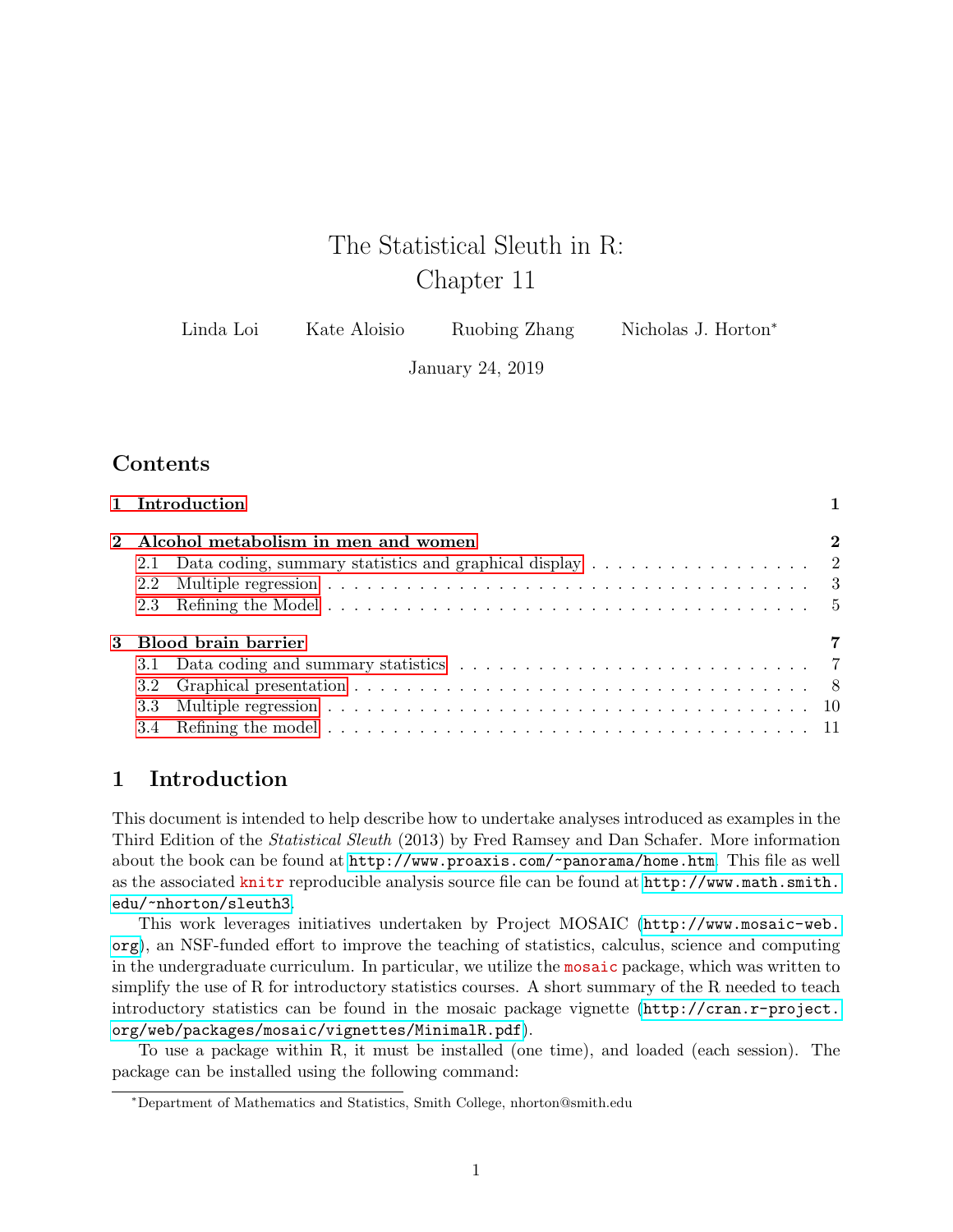#### 2 ALCOHOL METABOLISM IN MEN AND WOMEN 2

```
> install.packages('mosaic') # note the quotation marks
```
Once this is installed, it can be loaded by running the command:

> require(mosaic)

This needs to be done once per session.

In addition the data files for the *Sleuth* case studies can be accessed by installing the **Sleuth3** package.

```
> install.packages('Sleuth3') # note the quotation marks
```
> require(Sleuth3)

We also set some options to improve legibility of graphs and output.

```
> trellis.par.set(theme=col.mosaic()) # get a better color scheme for lattice
> options(digits=3, show.signif.stars=FALSE)
```
The specific goal of this document is to demonstrate how to calculate the quantities described in Chapter 11: Model Checking and Refinement using R.

## <span id="page-1-0"></span>2 Alcohol metabolism in men and women

How do men and women metabolise alcohol? This is the question addressed in case study 11.1 in the Sleuth.

#### <span id="page-1-1"></span>2.1 Data coding, summary statistics and graphical display

We begin by reading the data and summarizing the variables.

```
> summary(case1101)
```

```
Subject Metabol Gastric Sex
Min. : 1.0 Min. : 0.10 Min. :0.80 Female:18
1st Qu.: 8.8 1st Qu.: 0.60 1st Qu.:1.20 Male :14
Median :16.5 Median : 1.70 Median :1.60
Mean :16.5 Mean : 2.42 Mean :1.86
3rd Qu.:24.2 3rd Qu.: 2.92 3rd Qu.:2.20
Max. :32.0 Max. :12.30 Max. :5.20
       Alcohol
Alcoholic : 8
Non-alcoholic:24
```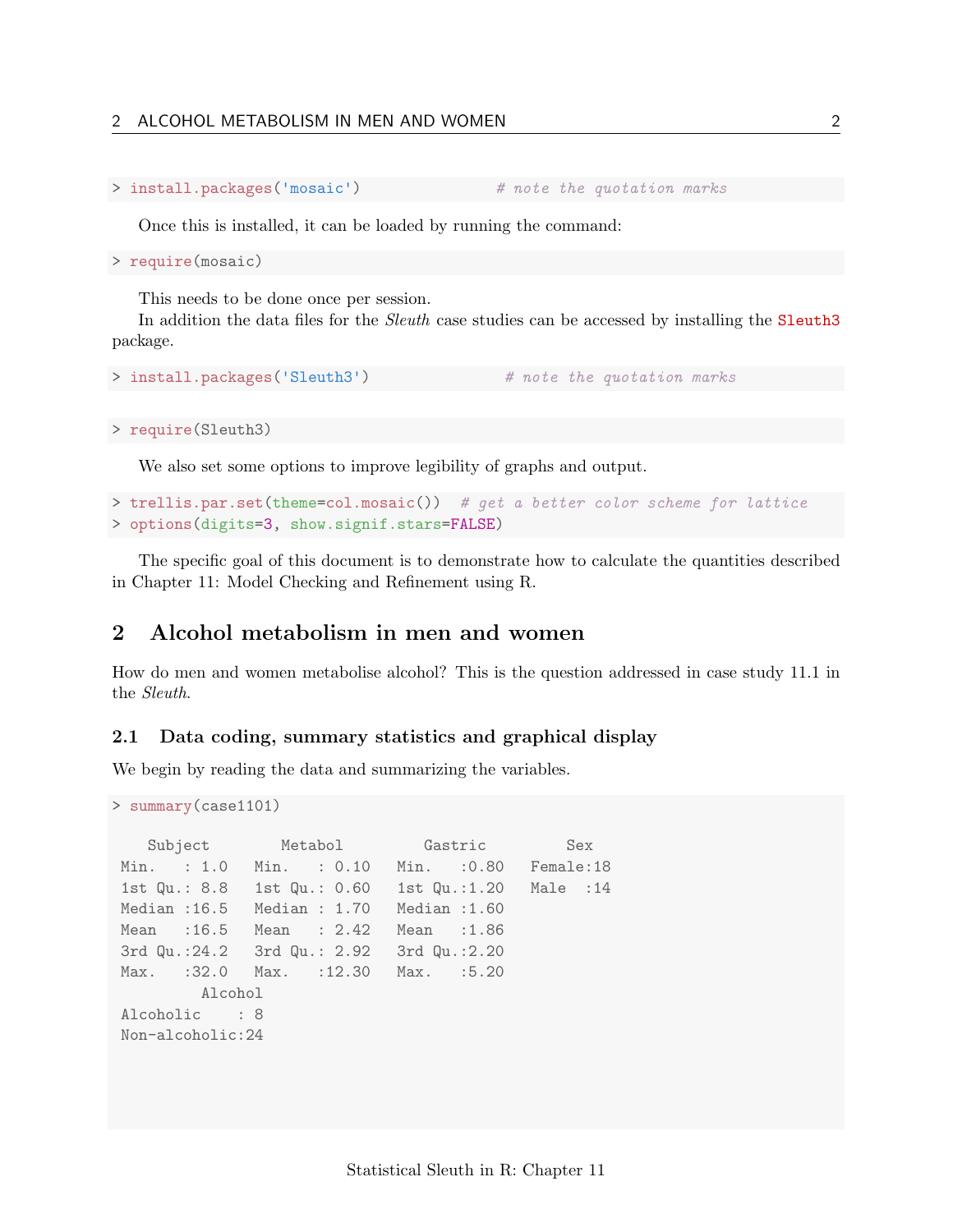A total of 32 volunteers were included in this data. There were 18 females and 14 males, as recorded on Display 11.1 (page 311 of the Sleuth).

The following is a graphical display of the variables akin to Display 11.2 (page 312).

> xyplot(Metabol ~ Gastric | Sex+Alcohol, data=case1101, auto.key=TRUE,

```
+ xlab="Gastric AD activity (mu mol/min/g of tissue)",
```

```
+ ylab="first pass metabolism (mmol/liter-hour)")
```


#### <span id="page-2-0"></span>2.2 Multiple regression

First we can fit a full model for estimating *metabolism* given a subjects *gastric AD activity*, whether they are alcoholic and gender. This first model is summarized on page 321 (Display 11.9).

```
> case1101 = transform(case1101, Sex = factor(Sex, levels = c("Male", "Female")))
> case1101 = transform(case1101, Alcohol = factor(Alcohol, levels = c("Non-alcoholic", "Alcohol
> lm1 = lm(Metabol ~ Gastric+Sex+Alcohol+Gastric*Sex+Sex*Alcohol+Gastric*Alcohol+Gastric*Sex*A
Call:
lm(formula = Metabol ~ Gastric + Sex + Alcohol + Gastric * Sex +
    Sex * Alcohol + Gastric * Alcohol + Gastric * Sex * Alcohol,
    data = case1101)Residuals:
  Min 1Q Median 3Q Max
-2.429 -0.619 -0.047 0.515 3.652
Coefficients:
                                  Estimate Std. Error t value Pr(>|t|)
```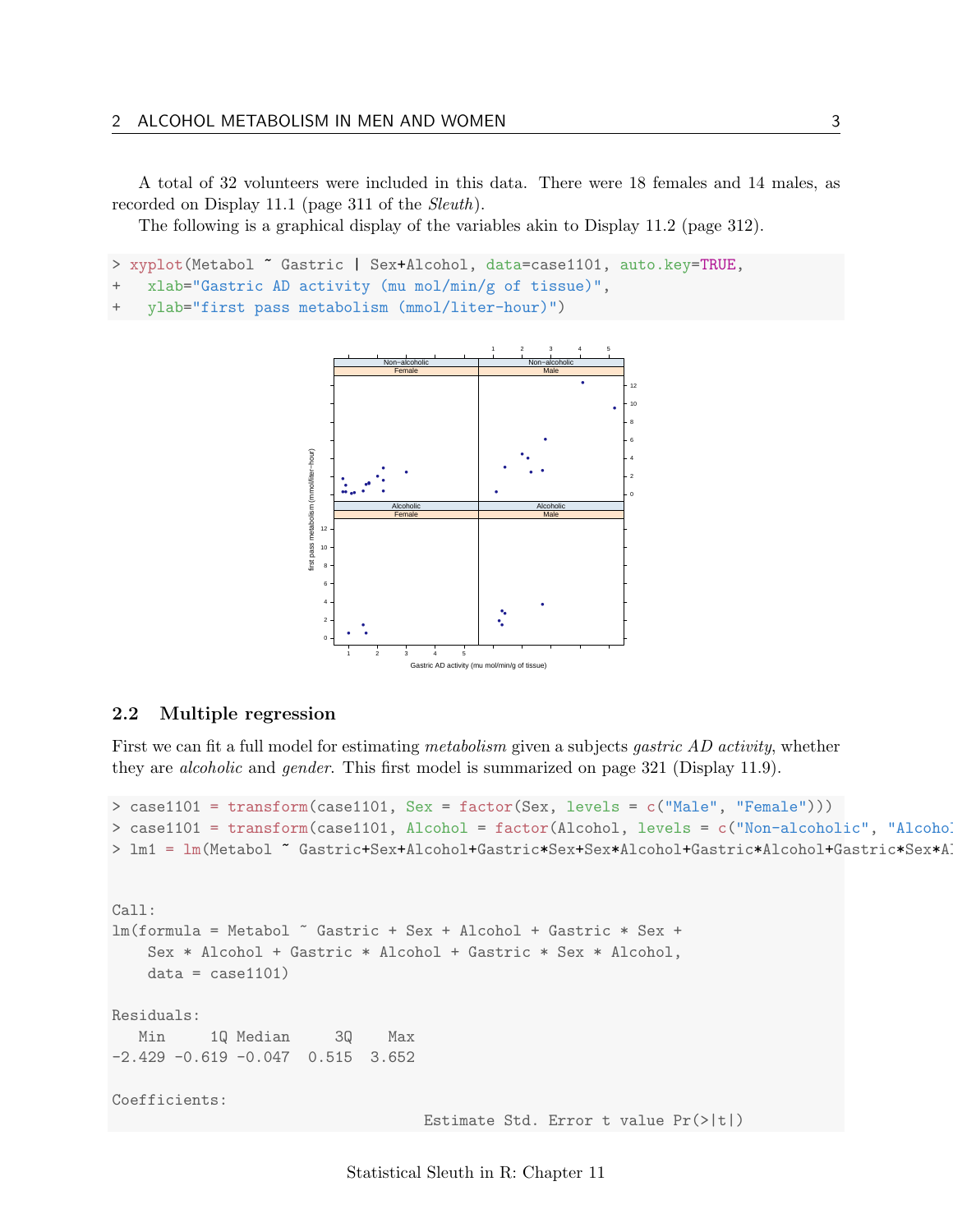| (Intercept)                          | $-1.660$ | 1.000 | $-1.66$ | 0.110     |
|--------------------------------------|----------|-------|---------|-----------|
| Gastric                              | 2.514    | 0.343 | 7.32    | $1.5e-07$ |
| SexFemale                            | 1.466    | 1.333 | 1.10    | 0.282     |
| AlcoholAlcoholic                     | 2.552    | 1.946 | 1.31    | 0.202     |
| Gastric: SexFemale                   | $-1.673$ | 0.620 | $-2.70$ | 0.013     |
| SexFemale: AlcoholAlcoholic          | $-2.252$ | 4.394 | $-0.51$ | 0.613     |
| Gastric: AlcoholAlcoholic            | $-1.459$ | 1.053 | $-1.39$ | 0.179     |
| Gastric: SexFemale: AlcoholAlcoholic | 1.199    | 2.998 | 0.40    | 0.693     |
|                                      |          |       |         |           |

Residual standard error: 1.25 on 24 degrees of freedom Multiple R-squared: 0.828,Adjusted R-squared: 0.777 F-statistic: 16.5 on 7 and 24 DF, p-value: 9.35e-08

Next we can calculate a number of model diagnostics, including leverage, studentized resids and Cook's distance (pages 325-327).

> require(MASS)

```
> case1101 = transform(case1101, hat = hatvalues(lm1))
> case1101 = transform(case1101, studres = studres(lm1))
> case1101 = transform(case1101, cooks = cooks.distance(lm1))
> # display a particular row
> case1101[31,]
  Subject Metabol Gastric Sex Alcohol hat studres cooks
31 31 9.5 5.2 Male Non-alcoholic 0.601 -2.72 1.1
```
The following is a residual plot for the full model akin to Display 11.7 (page 319).

> plot(lm1, which=1)



From these diagnostics it appears that observations 31 and 32 may be influential points. Therefore, we next re-fit the full model excluding these two observations. The following results are found in Display 11.9 and discussed on page 321.

Statistical Sleuth in R: Chapter 11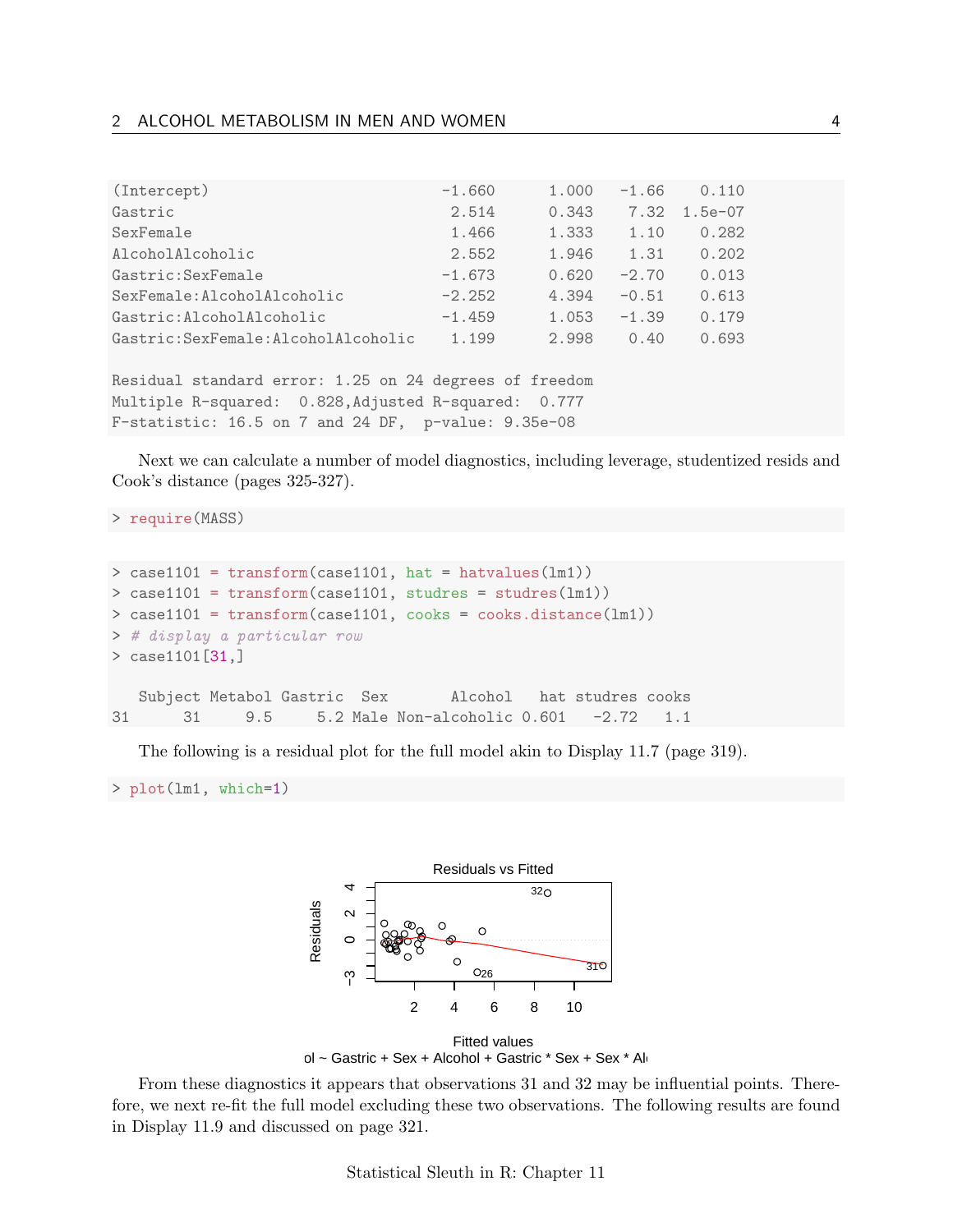```
> case11012 = case1101[-c(31, 32),]
> lm2 = lm(Metabol ~ Gastric+Sex+Alcohol+Gastric*Sex+Sex*Alcohol+Gastric*Alcohol+Gastric*Sex*A
Call:
lm(formula = Metabol ~ Gastric + Sex + Alcohol + Gastric * Sex +
   Sex * Alcohol + Gastric * Alcohol + Gastric * Sex * Alcohol,
   data = case11012)Residuals:
   Min 1Q Median 3Q Max
-1.8076 -0.5701 -0.0466 0.4976 1.4002
Coefficients:
                           Estimate Std. Error t value Pr(>|t|)
(Intercept) -0.680 1.309 -0.52 0.6088
Gastric 1.921 0.608 3.16 0.0046
SexFemale 0.486 1.467 0.33 0.7436
AlcoholAlcoholic 1.572 1.812 0.87 0.3949
Gastric:SexFemale -1.081 0.721 -1.50 0.1483
SexFemale:AlcoholAlcoholic -1.272 3.467 -0.37 0.7172
Gastric:AlcoholAlcoholic -0.866 0.963 -0.90 0.3784
Gastric:SexFemale:AlcoholAlcoholic 0.606 2.316 0.26 0.7961
Residual standard error: 0.941 on 22 degrees of freedom
Multiple R-squared: 0.685,Adjusted R-squared: 0.585
```

```
2.3 Refining the Model
```
F-statistic: 6.83 on 7 and 22 DF, p-value: 0.000226

This section addresses the process of refining the model. We first tested the lack of fit for the removal of Alcohol as shown in Display 11.13 (page 329).

```
> lm3 = lm(Metabol ~ Gastric+Sex+Gastric*Sex, data=case11012); summary(lm3)
Call:
lm(formula = Metabol \tilde{ } Gastric + Sex + Gastric * Sex, data = case11012)
Residuals:
   Min 1Q Median 3Q Max
-1.5962 -0.6025 -0.0408 0.4759 1.6473
Coefficients:
                 Estimate Std. Error t value Pr(>|t|)
```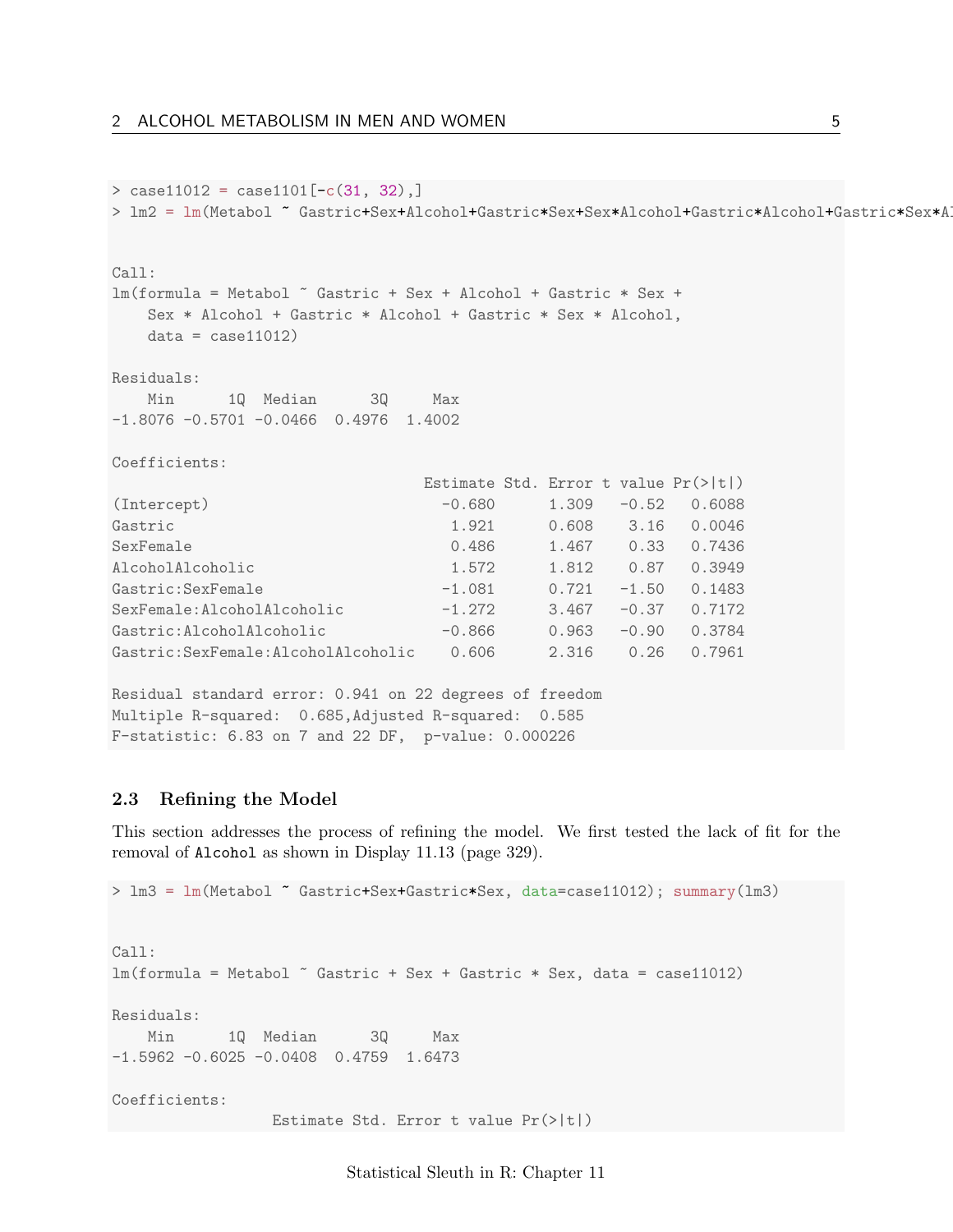| (Intercept) 0.0695 0.8019 0.09 0.9316                                        |  |  |  |  |
|------------------------------------------------------------------------------|--|--|--|--|
| Gastric 1.5654 0.4074 3.84 0.0007                                            |  |  |  |  |
| SexFemale $-0.2668$ 0.9932 $-0.27$ 0.7904                                    |  |  |  |  |
| Gastric: SexFemale -0.7285 0.5394 -1.35 0.1885                               |  |  |  |  |
| Residual standard error: 0.882 on 26 degrees of freedom                      |  |  |  |  |
| Multiple R-squared: 0.673, Adjusted R-squared: 0.635                         |  |  |  |  |
| F-statistic: $17.8$ on 3 and 26 DF, $p$ -value: $1.71e-06$                   |  |  |  |  |
| > anova( $lm3$ , $lm2$ ) # page 322                                          |  |  |  |  |
| Analysis of Variance Table                                                   |  |  |  |  |
| Model 1: Metabol ~ Gastric + Sex + Gastric * Sex                             |  |  |  |  |
| Model 2: Metabol ~ Gastric + Sex + Alcohol + Gastric * Sex + Sex * Alcohol + |  |  |  |  |
| Gastric * Alcohol + Gastric * Sex * Alcohol                                  |  |  |  |  |
| Res.Df RSS Df Sum of Sq F Pr(>F)                                             |  |  |  |  |
| 1 26 20.2                                                                    |  |  |  |  |
| 2 22 19.5 4 0.74 0.21 0.93                                                   |  |  |  |  |

Next we assessed a model without an intercept which is scientifically plausible as summarized in Display 11.14 (page 329).

> lm4 = lm(Metabol ~ Gastric+Gastric:Sex - 1, data=case11012); summary(lm4) Call:  $lm(formula = Metabol \text{ 'Gastric + Gastric:Sex - 1, data = case11012)}$ Residuals: Min 1Q Median 3Q Max -1.6171 -0.6075 -0.0262 0.4772 1.6230 Coefficients: (1 not defined because of singularities) Estimate Std. Error t value Pr(>|t|) Gastric 0.726 0.121 5.99 1.9e-06 Gastric:SexMale 0.873 0.174 5.02 2.6e-05 Gastric:SexFemale NA NA NA NA Residual standard error: 0.852 on 28 degrees of freedom Multiple R-squared: 0.877,Adjusted R-squared: 0.868 F-statistic: 99.9 on 2 and 28 DF, p-value: 1.8e-13 > anova(lm4, lm3) Analysis of Variance Table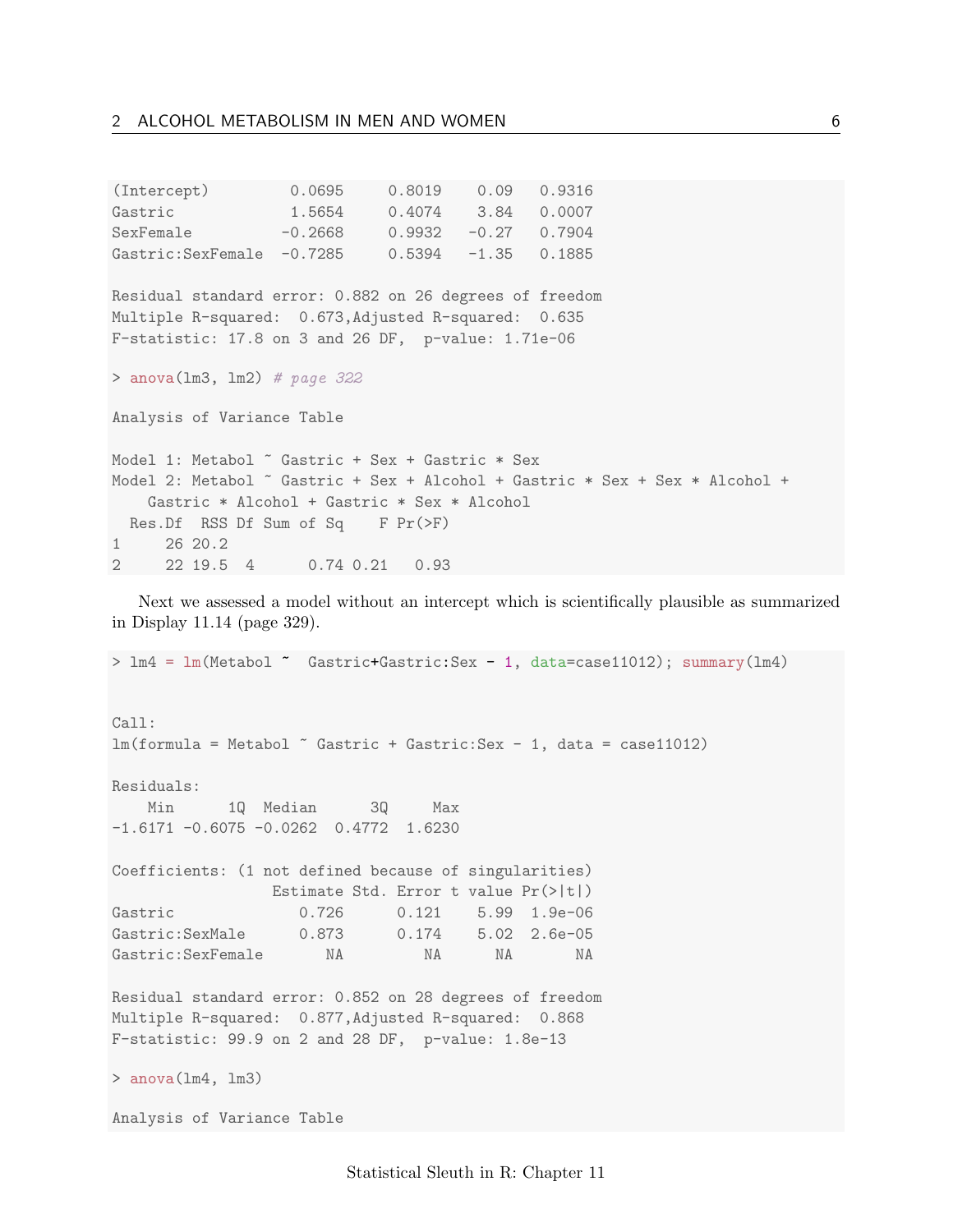```
Model 1: Metabol ~ Gastric + Gastric: Sex - 1
Model 2: Metabol ~ Gastric + Sex + Gastric * Sex
 Res.Df RSS Df Sum of Sq F Pr(\ge F)1 28 20.3
2 26 20.2 2 0.094 0.06 0.94
```
Note that the "Summary of Statistical Findings" section (page 312) is based on this final model.

### <span id="page-6-0"></span>3 Blood brain barrier

Neuroscientists working to better understand the blood brain barrier have infused rats with cells to induce brain tumors. This is the topic addressed in case study 11.2 in the Sleuth.

#### <span id="page-6-1"></span>3.1 Data coding and summary statistics

We begin by reading the data, performing transformations where needed and summarizing the variables.

```
> names(case1102)
```

```
[1] "Brain" "Liver" "Time" "Treatment" "Days" "Sex"
[7] "Weight" "Loss" "Tumor"
> case1102 = transform(case1102, Y = Brain/Liver)
> case1102 = transform(case1102, logliver = log(Liver))
> case1102 = transform(case1102, logbrain = log(Brain))
> case1102 = transform(case1102, SAC = as.factor(Time))
> case1102 = transform(case1102, logy = log(Brain/Liver))
> case1102 = transform(case1102, logtime = log(Time))
> case1102 = transform(case1102, Treat = relevel(Treatment, ref="NS"))
> summary(case1102)
```

|                | Brain Liver Time Treatment Days                           |                             |              |             |                            |                 |
|----------------|-----------------------------------------------------------|-----------------------------|--------------|-------------|----------------------------|-----------------|
| Min. : 1334    |                                                           | Min. : 928 Min. : 0.5 BD:17 |              |             |                            | Min. : 9        |
|                | 1st Qu.: 19281    1st Qu.: 16210    1st Qu.: 1.1    NS:17 |                             |              |             |                            | 1st Qu.:10      |
| Median : 32572 |                                                           | Median : 643965             | Median : 3.0 |             | and the state of the state | Median:10       |
| Mean : 39965   |                                                           | Mean : 668776 Mean : 23.5   |              |             |                            | Mean : 10       |
|                | 3rd Qu.: 50654 3rd Qu.:1318557 3rd Qu.:24.0               |                             |              |             |                            | 3rd Qu.:10      |
|                | Max. :123730 Max. :1790863 Max. :72.0                     |                             |              |             |                            | Max. :11        |
|                | Sex Weight Loss Tumor Y                                   |                             |              |             |                            |                 |
|                | Female:26 Min. :184 Min. :-4.90 Min. :25                  |                             |              |             |                            | $Min.$ : $0.01$ |
|                | Male : $8$ 1st Qu.:225 1st Qu.: 1.20 1st Qu.:136          |                             |              |             |                            | 1st Qu.: 0.03   |
|                | Median :240                                               | Median: 3.95                |              | Median :166 |                            | Median $:0.12$  |
|                | Mean :242                                                 | Mean $: 3.64$               |              | Mean :183   |                            | Mean $:1.50$    |
|                | 3rd Qu.:259 3rd Qu.: 5.97 3rd Qu.:223 3rd Qu.:1.95        |                             |              |             |                            |                 |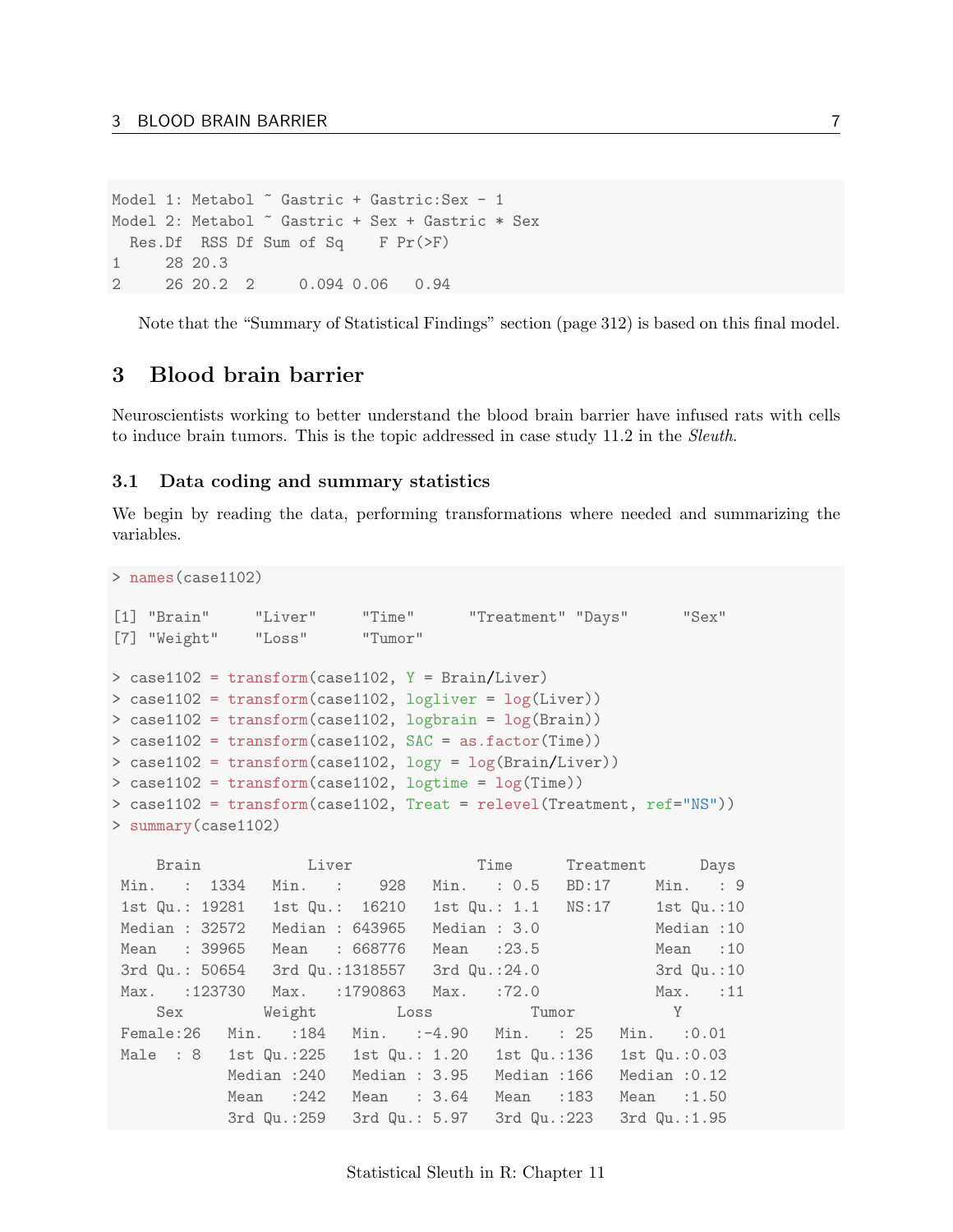|       | Max.                          |                                    | :298 Max. :12.80 Max. :484 |      |               |                 | Max. :8.55 |                  |
|-------|-------------------------------|------------------------------------|----------------------------|------|---------------|-----------------|------------|------------------|
|       |                               | logliver logbrain SAC logy logtime |                            |      |               |                 |            |                  |
|       | Min. : 6.83 Min. : 7.20 0.5:9 |                                    |                            |      | Min. $:-4.58$ |                 |            | $Min. : -0.69$   |
|       | 1st Qu.: 9.69 1st Qu.: 9.86   |                                    |                            | 3:9  |               | 1st Qu.:-3.39   |            | 1st $Qu.: -0.25$ |
|       | Median : 13.37                | Median :10.39                      |                            | 24:8 |               | Median $:-2.13$ |            | Median : $1.10$  |
|       | Mean $:11.61$                 | Mean $:10.23$                      |                            | 72:8 | Mean $:-1.39$ |                 |            | Mean : 1.86      |
|       | 3rd Qu.:14.09                 | 3rd Qu.:10.83                      |                            |      |               | 3rd Qu.: 0.67   |            | 3rd Qu.: 3.18    |
|       | $Max.$ : 14.40                | Max. : 11.73                       |                            |      |               | $Max.$ : $2.15$ | Max.       | : 4.28           |
| Treat |                               |                                    |                            |      |               |                 |            |                  |
| NS:17 |                               |                                    |                            |      |               |                 |            |                  |
| BD:17 |                               |                                    |                            |      |               |                 |            |                  |
|       |                               |                                    |                            |      |               |                 |            |                  |
|       |                               |                                    |                            |      |               |                 |            |                  |

A total of 34 rats were included in this experiment. Each rat was given either the barrier solution ( $n = 17$ ) or a normal saline solution ( $n = 17$ ). Then variables of interest were calculated and are displayed in Display 11.4 (page 314 of the Sleuth).

We can graphically relationships between the variables using a pairs plot.

```
> smallds = subset(case1102, select=c("logy", "logbrain","logliver","Treat", "SAC"))
> pairs(smallds)
```


#### <span id="page-7-0"></span>3.2 Graphical presentation

The following displays a scatterplot of log ratio (Y) as a function of log time, akin to Display 11.5 on page 315.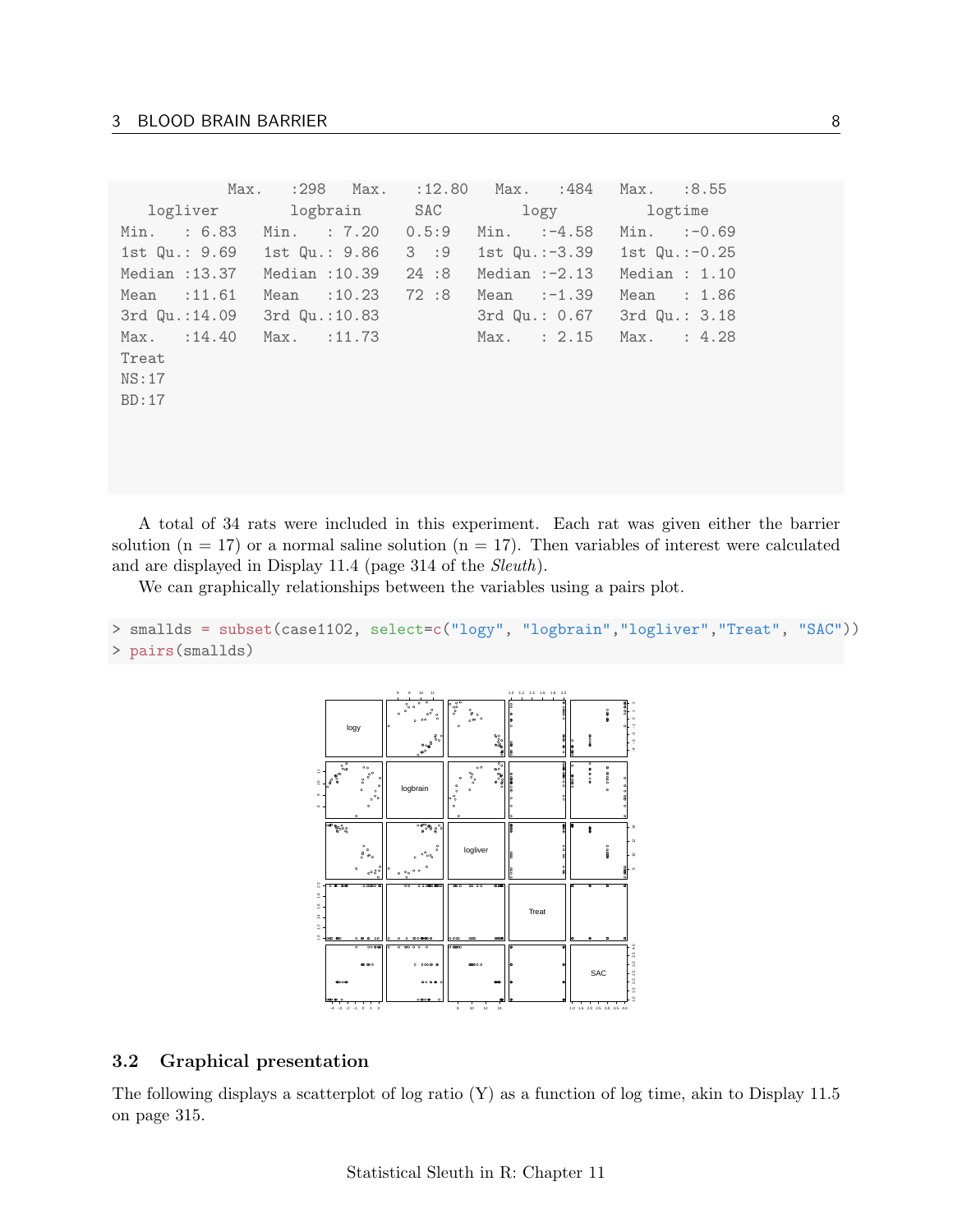```
> xyplot(Y ~ Time, group=Treat, scales=list(y=list(log=TRUE),
+ x=list(log=TRUE)), auto.key=TRUE, data=case1102)
```


The following graphs are akin to the second and third plots in Display 11.16 on page 333.

```
> case1102=transform(case1102, female = ifelse(Sex=="F", 1, 0))
> xyplot(logy ~ jitter(female), xlab="Sex", data=case1102)
```


> xyplot(logy ~ jitter(Days), data=case1102)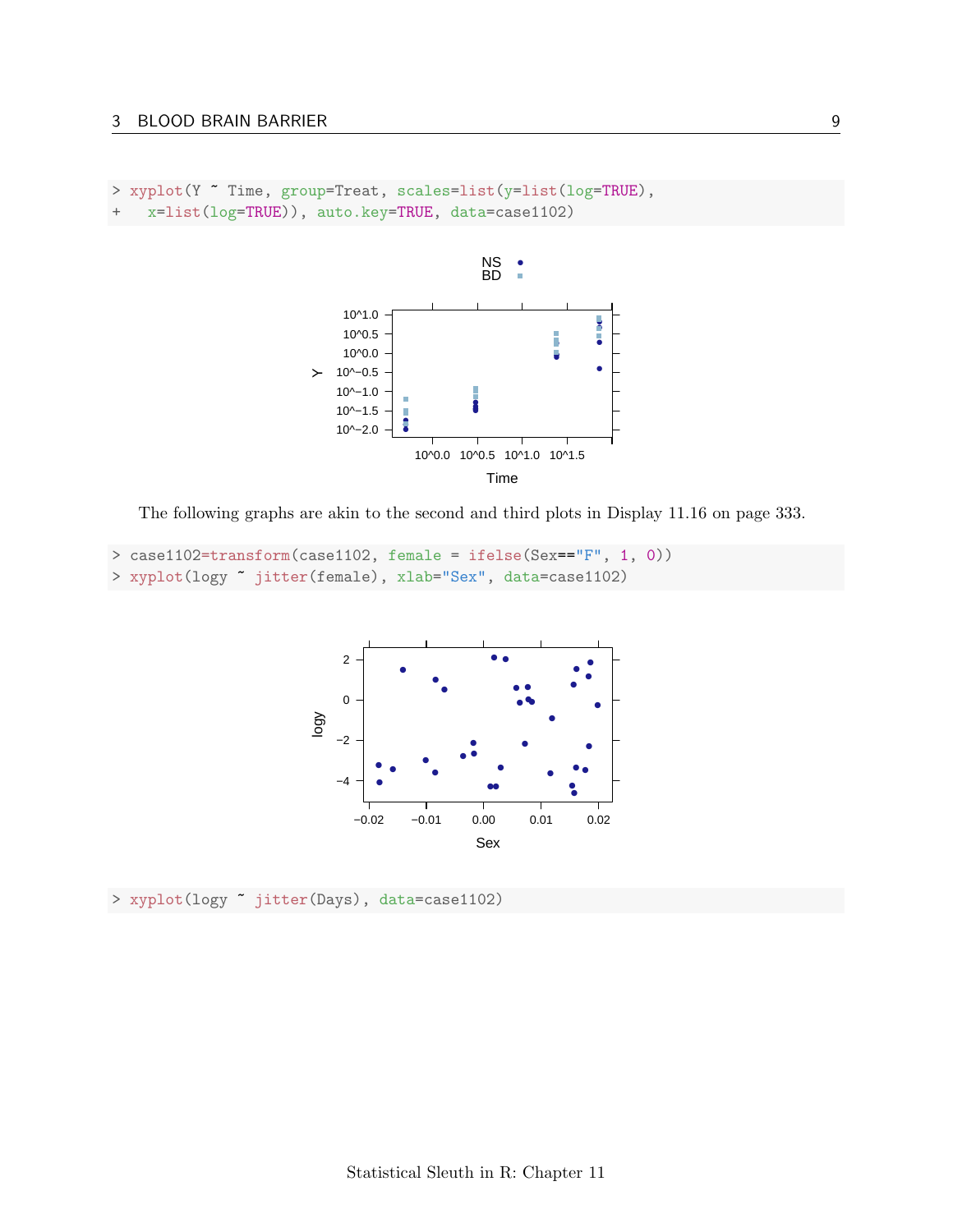

#### <span id="page-9-0"></span>3.3 Multiple regression

We first fit a model that reflects the initial investigation. This is the proposed model from page 317.

```
> lm1 = lm(logy ~ SAC+Treat+SAC*Treat+Days+Sex+
+ Weight+Loss+Tumor, data=case1102); summary(lm1)
Call:
lm(formula = logy \tilde{B} SAC + Treat + SAC * Treat + Days + Sex +
   Weight + Loss + Tumor, data = case1102)
Residuals:
   Min 1Q Median 3Q Max
-1.4056 -0.2559 0.0458 0.1957 1.1583
Coefficients:
            Estimate Std. Error t value Pr(>|t|)
(Intercept) -3.836741 3.391046 -1.13 0.271
SAC3 1.015463 0.399578 2.54 0.019
SAC24 4.337135 0.477836 9.08 1.0e-08
SAC72 5.010605 0.454953 11.01 3.5e-10
TreatBD 0.795999 0.378970 2.10 0.048
Days -0.036987 0.295645 -0.13 0.902
SexMale 0.001295 0.373368 0.00 0.997
Weight -0.000558 0.005330 -0.10 0.918
Loss -0.059544 0.030422 -1.96 0.064
Tumor 0.001551 0.001226 1.26 0.220
SAC3:TreatBD 0.179831 0.551964 0.33 0.748
SAC24:TreatBD -0.386047  0.585450  -0.66  0.517
SAC72:TreatBD 0.379104 0.569242 0.67 0.513
```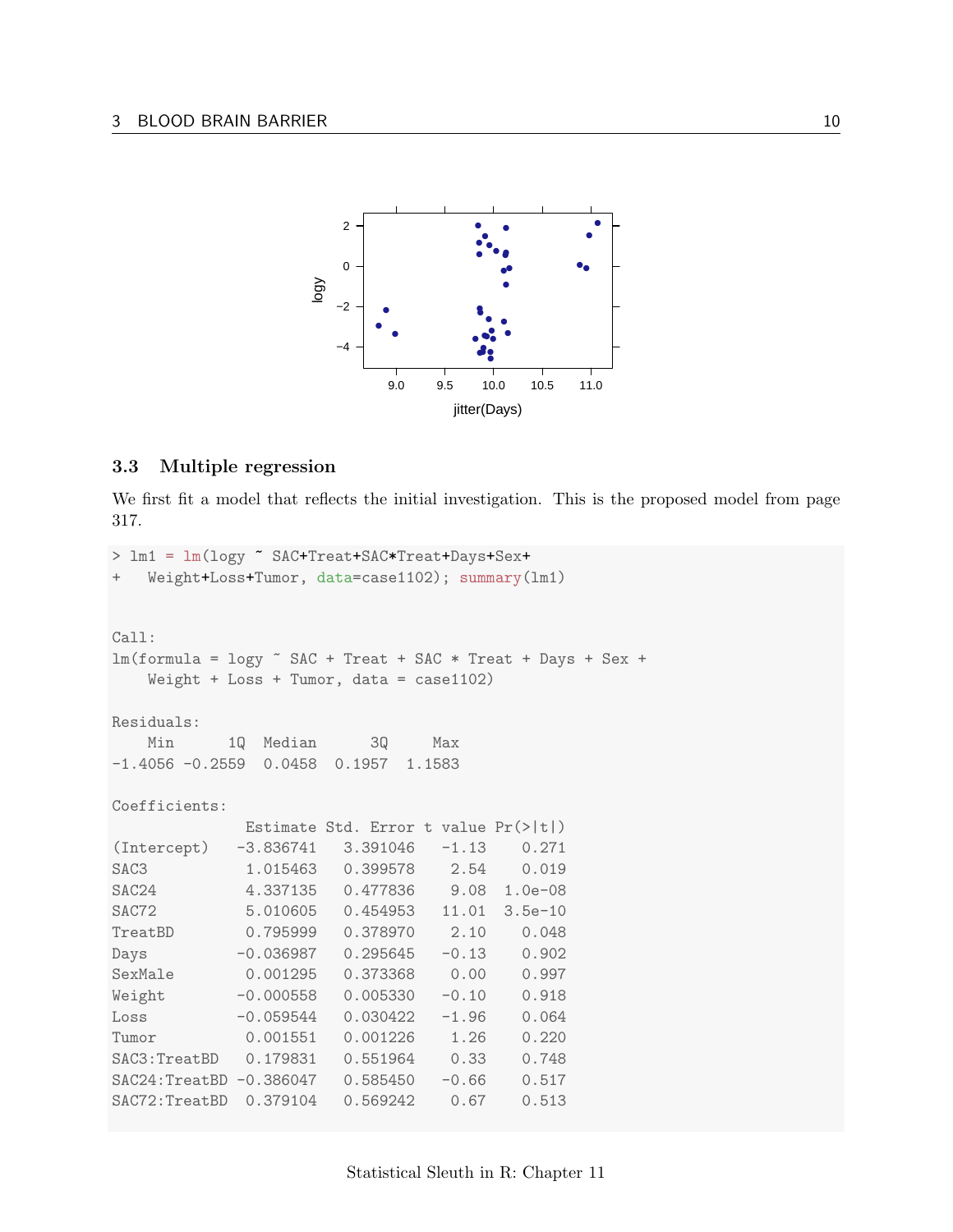Residual standard error: 0.564 on 21 degrees of freedom Multiple R-squared: 0.96,Adjusted R-squared: 0.937 F-statistic: 41.9 on 12 and 21 DF, p-value: 6.45e-12

We can then display a residual plot to assess the fit of the above model. This is provided in Display 11.6 (page 318).

```
> plot(lm1, which=1)
```


Fitted values  $\sim$  SAC + Treat + SAC  $\star$  Treat + Days + Sex + Weight + I

#### <span id="page-10-0"></span>3.4 Refining the model

Lastly, we fit a refined model. These results can be found in Display 11.17 (page 334).

> lm2 = lm(logy ~ SAC+Treat, data=case1102); summary(lm2) Call:  $lm(formula = logy * SAC + Treat, data = case1102)$ Residuals: Min 1Q Median 3Q Max -1.7402 -0.1755 -0.0178 0.2477 1.0551 Coefficients: Estimate Std. Error t value Pr(>|t|) (Intercept) -4.302 0.205 -21.01 < 2e-16 SAC3 1.134 0.252 4.50 0.00010 SAC24 4.257 0.259 16.43 3.1e-16 SAC72 5.154 0.259 19.89 < 2e-16 TreatBD 0.797 0.183 4.35 0.00016

Residual standard error: 0.533 on 29 degrees of freedom